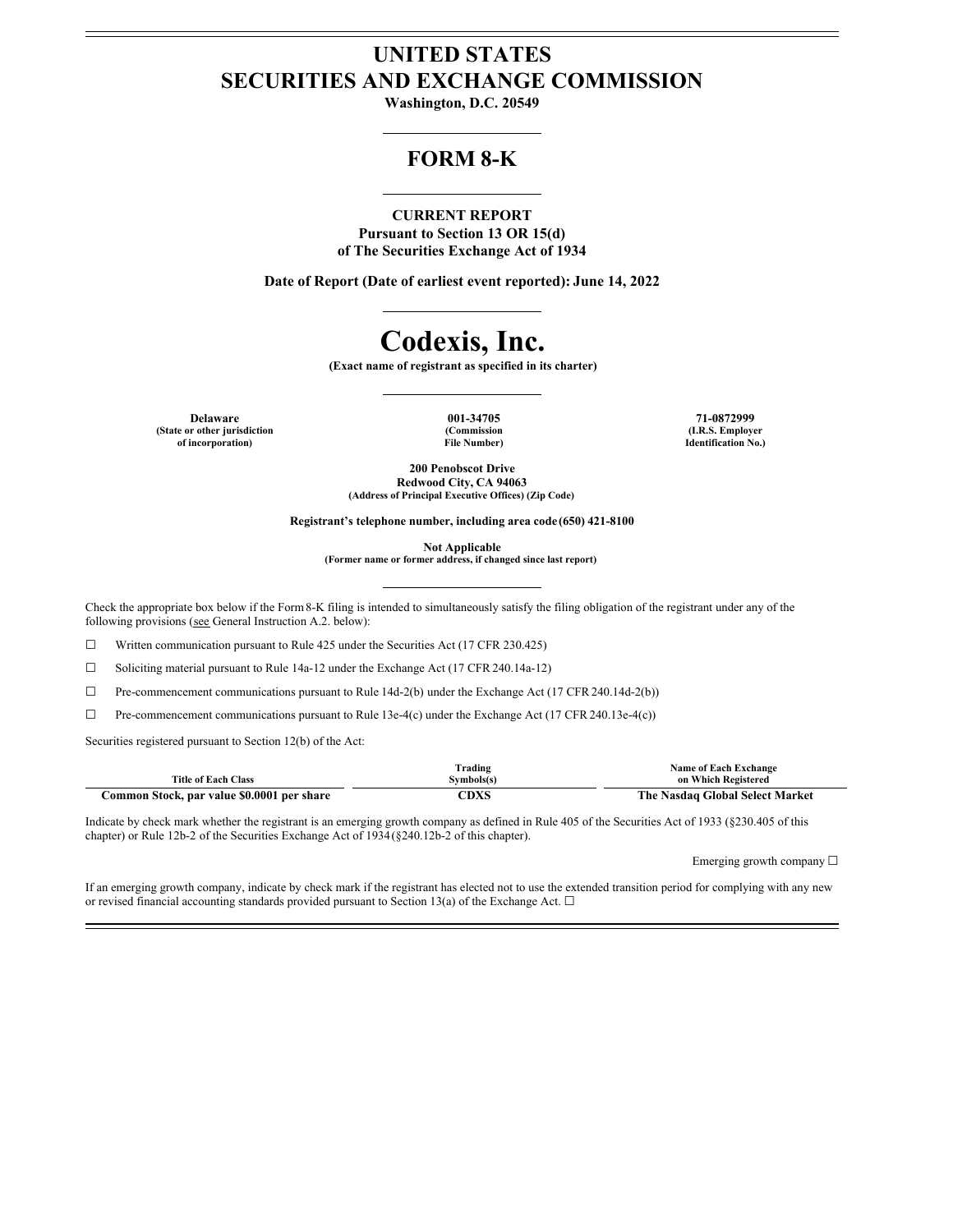#### **Item 5.07. Submission of Matters to a Vote of Security Holders.**

Codexis, Inc. (the "Company") held a virtual Annual Meeting of Stockholders (the "Annual Meeting") on June 14, 2022. At the Annual Meeting, the Company's stockholders voted on two proposals, each of which is described in more detail in the Company's definitive proxy statement on Schedule 14A filed with the Securities and Exchange Commission on April 18, 2022 (the "Proxy"). Only stockholders of record as of the close of business on April 21, 2022, the record date for the Annual Meeting, were entitled to vote at the Annual Meeting. As of the record date, 65,304,060 shares of the Company's common stock were outstanding and entitled to vote at the Annual Meeting. The results of the matters voted on by the Company's stockholders are set forth immediately below.

#### **Proposal No. 1**

To elect three Class III Directors to the Company's Board of Directors (the "Board") to hold office for three-year terms expiring at the 2025 annual meeting of stockholders or until their respective successors are duly elected and qualified or their earlier resignation or removal:

|                        | <b>Number of Votes</b> |          |                         |
|------------------------|------------------------|----------|-------------------------|
| <b>Name of Nominee</b> | For                    | Withheld | <b>Broker Non-Votes</b> |
| Byron L. Dorgan        | 49.203.911             | 488.841  | 9.065.319               |
| David W. Smith         | 49.497.052             | 195.700  | 9.065.319               |
| John J. Nicols         | 48.697.830             | 994.922  | 9.065.319               |

Each of the nominees nominated in Proposal No. 1 was elected.

#### **Proposal No. 2**

To ratify the selection of BDO USA, LLP as the Company's independent registered public accounting firm for the fiscal year ending December 31, 2022:

| <b>Number of Votes</b> |         |         |  |
|------------------------|---------|---------|--|
| For                    | Against | Abstain |  |
| 58,563,826             | 160,111 | 34,134  |  |

As a routine proposal under applicable rules, no broker non-votes were recorded in connection with this proposal.

Proposal No. 2 was approved.